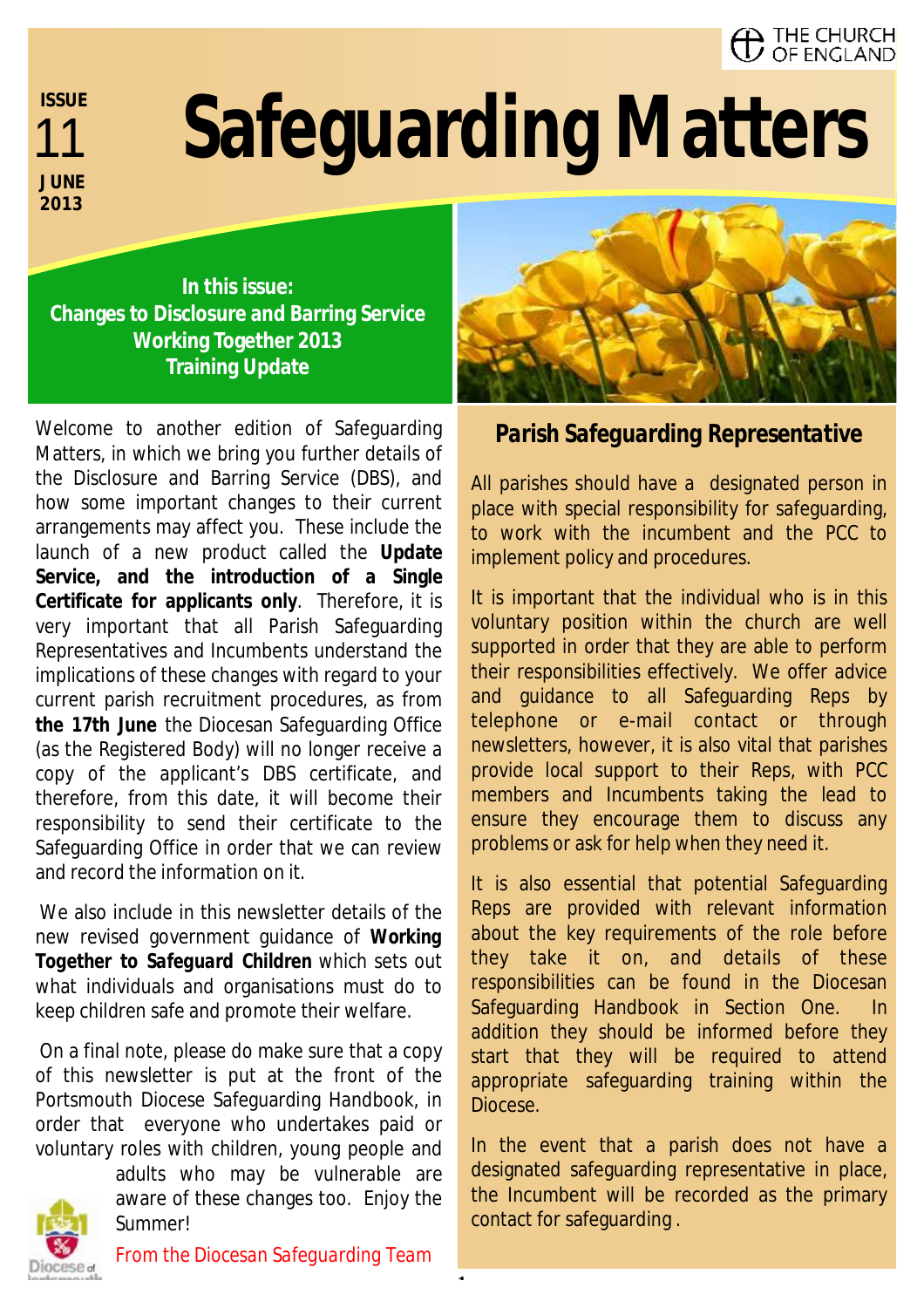## **UPDATES TO THE DISCLOSURE AND BARRING SERVICE**

As reported in our previous newsletters there have been many changes over the last year to the way in which criminal record check are processed. The Disclosure and Barring Service (DBS) has now replaced the Criminal Records Bureau (CRB) and the Independent Safeguarding Authority (ISA) and its key responsibilities include processing requests for criminal records checks and making barring decisions to prevent individuals from working in a Regulated Activity with vulnerable groups. **There has recently been more important** 

**announcements from the DBS about changes to its services that will come into force from the 17th June.** 

### **IMPORTANT CHANGES FOR YOUR ATTENTION!!**

#### **UPDATE SERVICE**

From the 17th June, this new subscription service lets individuals keep their DBS certificates up-to-date so they can take them with them when they move jobs or roles. We have devised a flowchart that all Safeguarding Representatives or individuals responsible for co-ordinating DBS checks in the parish must give to new applicants or those who need renewal DBS checks in order that they can decide whether, or not, to subscribe to the Update Service. We advise you to encourage as many people as possible to subscribe as it will save a lot of time in completing forms. It is also free for volunteers.

**After the 17th June**, Safeguarding Reps and/or Identity Validators should ask all new appointees who are eligible for a DBS check whether they are registered with the Update Service. If they are, you must ask their permission to use their current DBS certificate in order that we can carry out an on-line check. If they are in agreement to this, you should then contact the Diocesan Safeguarding Office and we will inform you what information we need from the applicant.

For those individuals who are not subscribed to the Update Service and require either a new or renewal DBS check for their parish role, you should give them a DBS application form and relevant forms in the normal way **PLUS** the flowchart attached with this newsletter.

#### **POSITION APPLIED FOR FIELD**

In Section X on the DBS form Safeguarding Reps and/or Identify Validators must complete field x61 by including one of the following phrases on Line 1.

- **Children Workforce**—for positions that involve working or volunteering with children
- **Adult Workforce**—for positions that involve working or volunteering with adults who may be vulnerable
- **Children and Adult Workforce**—for any position that involves working or volunteering with both children and adults who may be vulnerable.

**On the second line, you should then record the actual role that the individual will be undertaking with the parish, i.e. Youth helper, Pastoral Visitor, etc.**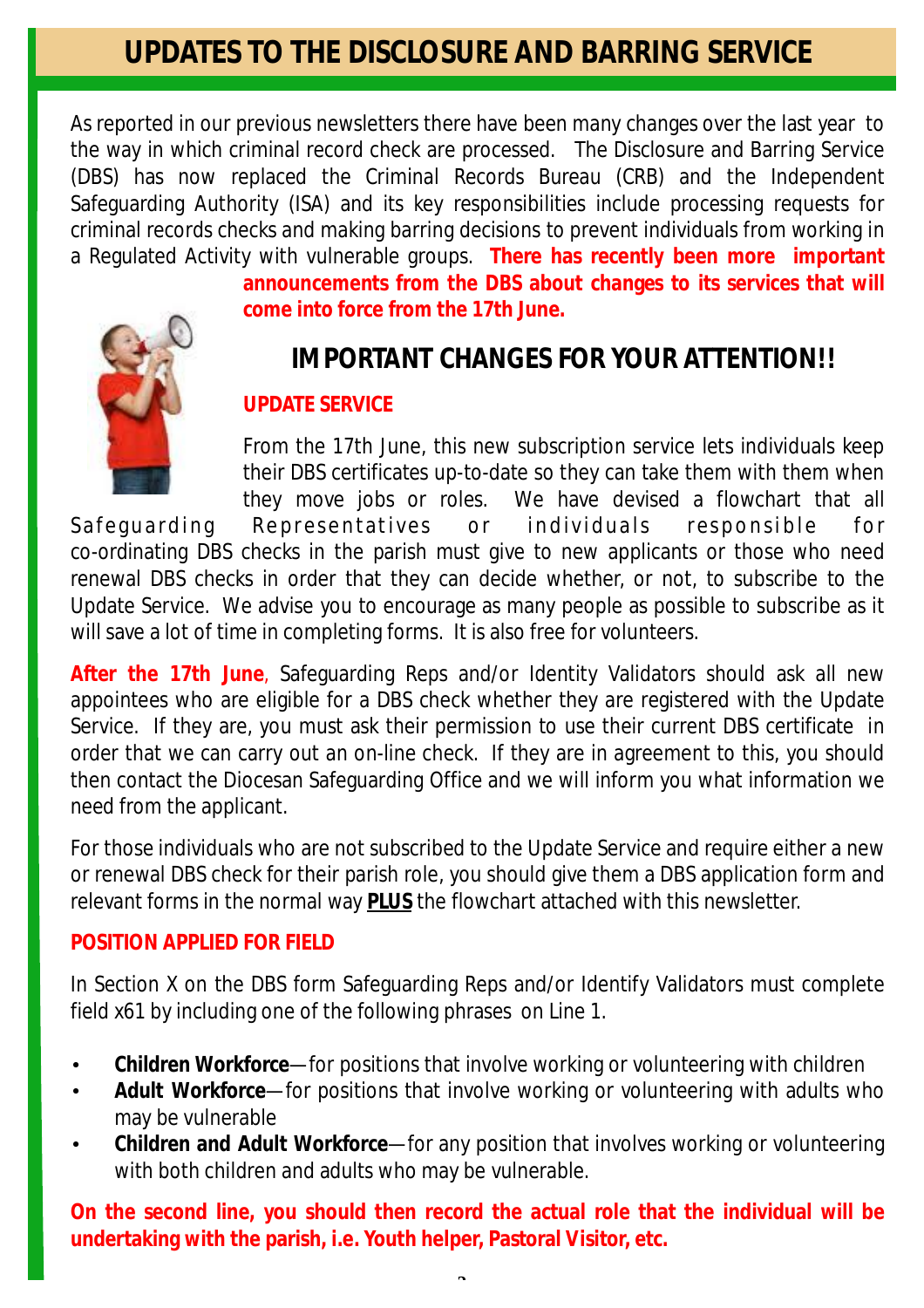## **UPDATES TO DISCLOSURE AND BARRING SERVICE**

This change is really important, as from the 17th June when the Police are considering whether to release non-conviction information about an individual, they will use the broader definition of 'workforce' to assess the relevance of any information that they may consider for release on an enhanced DBS certificate. This will then allow an applicant who has joined the Update Service to re-use their DBS certificate for another position in the same workforce.

#### **APPLICANT ONLY CERTIFICATES**

To coincide with the launch of the Update Service, from the 17th June, the DBS will only issue DBS certificates to the applicant and **WILL NO LONGER SEND A COPY TO THE REGISTERED BODY.** This means that the Diocesan Safeguarding Office will no longer receive a copy of the applicant's disclosure certificate.



Whilst this change does not affect the employer's right to have sight of DBS disclosure information for eligible roles, we have had to establish new arrangements for processing DBS checks in order that we continue to see the applicant's copy of the disclosure certificate. It is therefore very important that all Incumbents and Safeguarding Representatives make the relevant staff and volunteers within their parishes aware of these requirements, in order that we continue to prevent unsuitable people from working with vulnerable groups within our organisation.

We are aware that some parishes still continue to allow new appointees to commence in roles which involve working with children, young people and adults that may be vulnerable before they have received a letter from the Diocesan Safeguarding Office to state that the individual is cleared to commence work, despite the fact that this is in contravention to the Church of England's recruitment requirements and those specified in the Diocesan Safeguarding Handbook *In Safe Hands*.

From the 17th June, the requirement to prevent people working with vulnerable groups until their DBS certificates have been seen becomes more important under these arrangements because those who have suspicious histories may delay or be evasive about sending or showing their certificates on request, and therefore we will expect all parishes to ensure that **ALL WORKERS AND VOLUNTEERS WHO HAVE DBS CHECKS CURRENTLY OUTSTANDING DO NOT COMMENCE WORK WITH CHILDREN, YOUNG PEOPLE OR ADULTS WHO MAY BE VULNERABLE UNTIL THEY HAVE BEEN CLEARED TO DO SO BY THIS OFFICE.** 

The process that all parishes will now need to follow in relation to appointing new staff and volunteers who work with vulnerable groups is given on page 5, and this updates the information provided in the Safeguarding Handbook, so please do make sure all those in the parish who are responsible for recruitment are aware of these changes.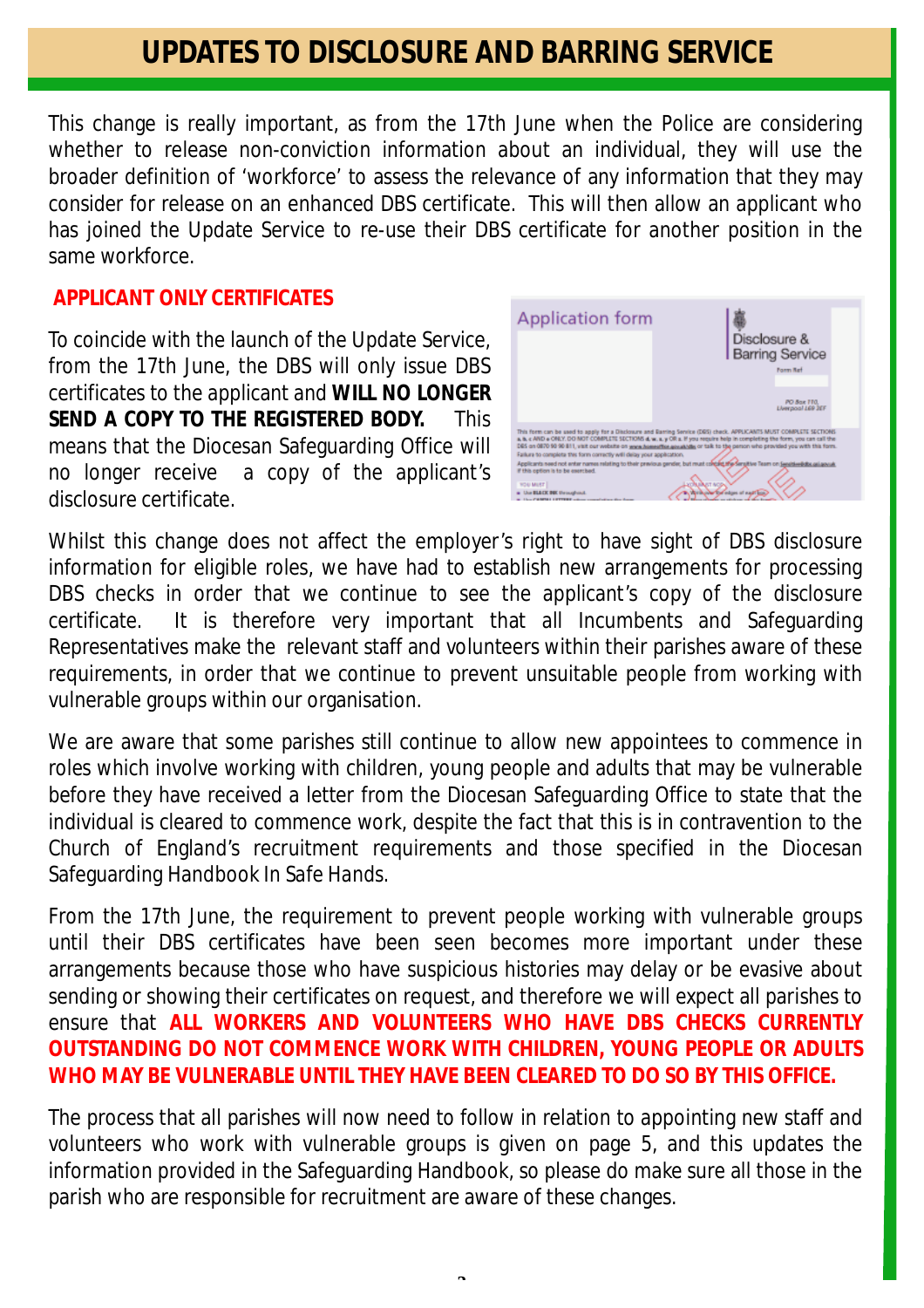#### **NEW FILTERING ARRANGEMENTS**

As a result of a judgment of the Court of Appeal, from 29 May 2013, changes to legislation have also now been introduced which allow the Disclosure and Barring Service not to disclose specified old and minor convictions and cautions on DBS certificates. This is referred to as filtering.

The impact of this is that employers can now only ask an individual to provide details of convictions and cautions that they are legally entitled to know, and therefore we have revised our Confidential Declaration Form to reflect these changes. This form will be available on the Diocesan website and we recommend that you start to use it immediately as part of your normal recruitment process. For more information about filtering, you should refer to the DBS website <https://www.gov.uk/government/publications/dbs-filtering-guidance>

#### **BARRING**

The DBS has no powers of investigation and relies on information from regulated activity providers, and this includes parishes, to inform their barring decisions. Organisations who appoint paid workers or volunteers in a regulated activity are legally bound to refer individuals in these roles to the DBS if they have caused harm to vulnerable groups or pose a risk to them. Therefore, if you have had to remove someone from their role, or they have moved on before they were removed because of these reasons, you must contact the Safeguarding Team immediately with full details in order that we can make the referral. Since last December, the DBS has barred approximately 650 unsuitable people from working with vulnerable groups.

For more information about all these changes to the Disclosure and Barring Service please refer to their website which is [www.gov.uk/dbs](http://www.gov.uk/dbs)**,** where you can also register to receive their electronic announcements.



[www.portsmouth.anglican.org/safeguarding](http://www.portsmouth.anglican.org/safeguarding) **This link will take you straight to Safeguarding on the Diocesan website**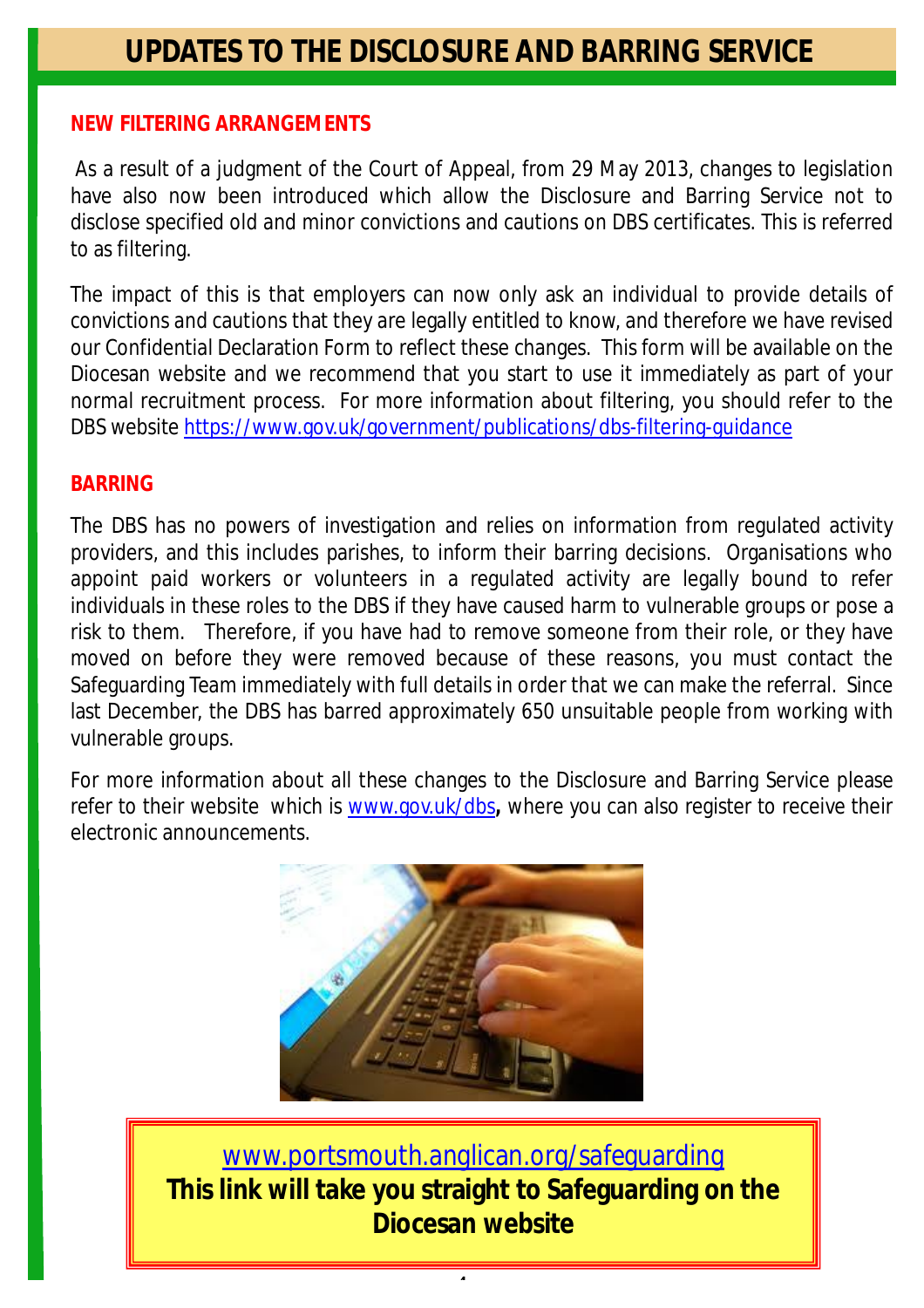#### **Please follow these recruitment steps when appointing individuals who will be working or volunteering with children, young people and adults who may be vulnerable**

#### **Step One**:

As well as a DBS application the applicant should also complete the Diocesan Application Form, Confidential Declaration Form and Reference Request Form. They should also be given a copy of the DBS Update Service Flowchart and be encouraged to register with this service, **PLUS** a letter informing them of the new DBS process and telling them what they need to do. This is included with this newsletter and is also available on our website. **At this stage you must inform the applicant that they cannot commence in their role until they have been approved to start work by the Diocesan Safeguarding Office.**

#### **Step Two:**

You should return the DBS application form to the Diocesan Safeguarding Office in the normal way making sure that you have completed all the sections correctly, and indicated on Field 61 the workforce and role that the applicant will be working in. The Safeguarding Office will process the application and send it to the DBS Office.

#### **Step Three**

The DBS will only issue a disclosure certificate to the applicant who on receipt of this must send it, or bring it in person to the Diocesan Safeguarding Office. Once we have received this, we will record the relevant details in line with our current policy and send it back to the applicant. We will then contact the Incumbent and inform him/her that either the applicant is cleared to commence work **OR** if the DBS certificate contains convictions or cautions, the Incumbent will be required to carry out a risk assessment on the disclosure information in liaison with the Diocesan Safeguarding Adviser.

#### **Step Four**

Once the applicant has been cleared to commence work by the Diocesan Safeguarding Office, the Incumbent or the Safeguarding Representative can then contact the applicant to arrange a starting date, subject to the receipt of suitable references, if these have not been received.

**We have endeavoured to keep the process as similar as possible to the way we currently administer checks, however, it is the parish's responsibility as the recruiter to ensure that they do not allow individuals to start in their role before they have been cleared to do so, to chase up applicants who have not sent their disclosure certificates to us and to let them know when they have been approved to commence work by the Safeguarding Team.** 

**We understand that these changes might result in some parishes having to amend their own recruitment procedures to reflect these new arrangements however, we will endeavour to support you in implementing these. Please contact Mary Daisy on Tel 02392 899677 or [mary.daisy@portsmouth.anglican.org](mailto:mary.daisy@portsmouth.anglican.org) or Theresa Winship on Tel 02392 899665 or [theresa.winship@portsmouth.anglican.org](mailto:theresa.winship@portsmouth.anglican.org) if you need further information about these changes.**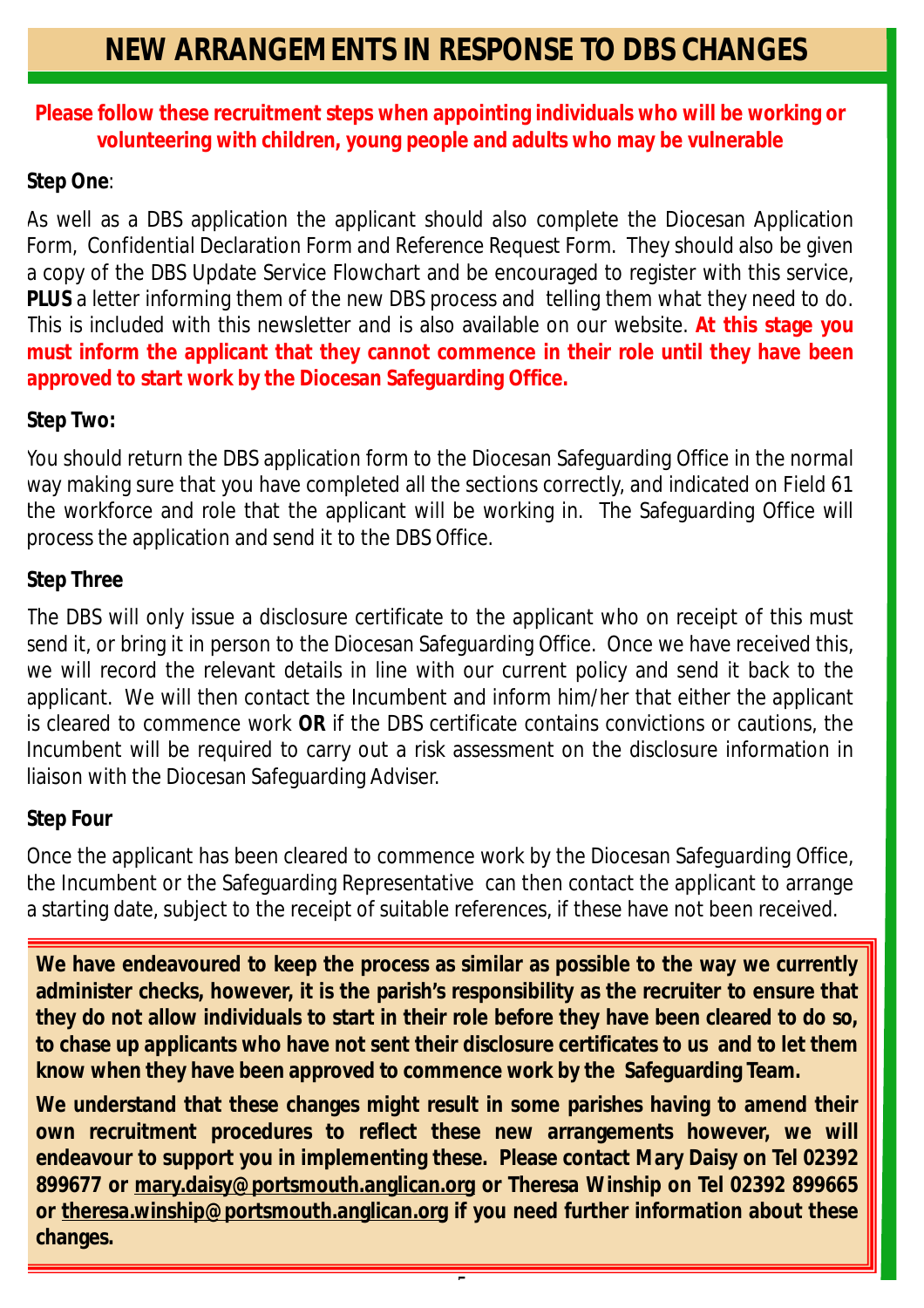## **WORKING TOGETHER 2013**

The Government has now published the final version of the guidance *Working Together to Safeguard Children*. This revised guidance sets out core legal requirements as to how organisations including parishes and individuals who work in parishes should work together to safeguard and promote the welfare of children.

Working Together 2013 replaces *Working Together to Safeguard Children (2010), The Framework for the Assessment of Children in Need and their Families (2000) and statutory guidance on making arrangements to safeguard and promote the welfare of children under Section 11 of the Child Act 2004 (2007)*. The link to read the guidance can be found at <http://www.education.gov.uk/> aboutdfe/statutory/g00213160/working-together-to-safeguard-children.

Under organisational arrangements in the guidance, it states that churches provide a wide range of activities for children and therefore has an important role to play in supporting children and families. In view of this, there is a requirement for churches to have appropriate arrangements in place that reflect the importance of safeguarding children. These include:

- Safe recruitment practices for individuals who work regularly with children, including policies on when to obtain a criminal record check
- Appropriate supervision and support for staff, including undertaking safeguarding training
- A mandatory induction which includes familiarisation with child protection responsibilities and procedures to be followed if anyone has any concerns about a child's safety or welfare.

All these requirements are discussed in more detail in the Diocesan Safeguarding workshops, specifically within the Safeguarding Policy and Essential Awareness and Response to Children training events. The dates of each of these workshops and others are available opposite.

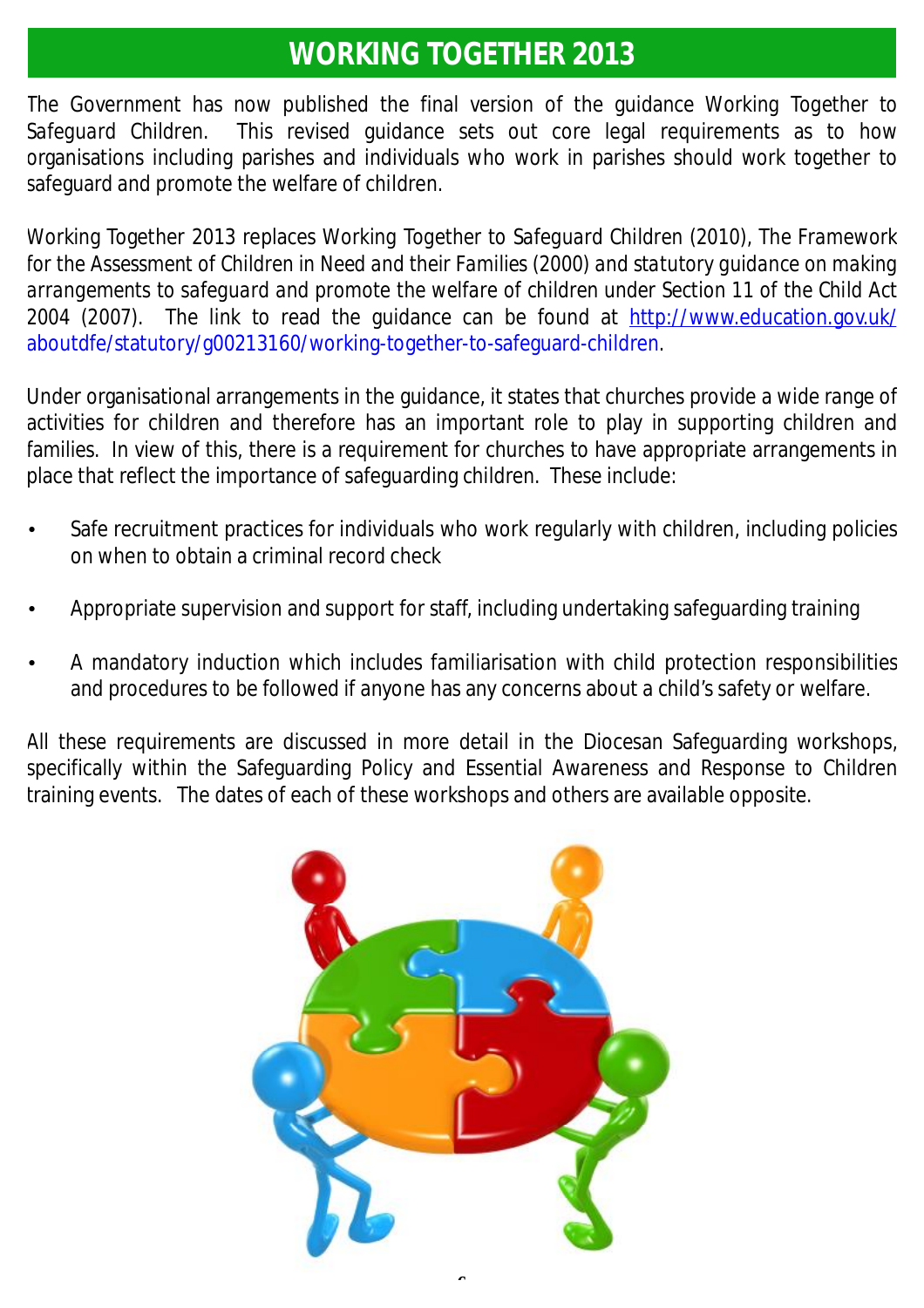## **TRAINING PROGRAMME DATES 2013**

**The following workshops are in place as part of the 2013 Training Programme. We now have a trainer who delivers Essential Awareness and Response (Children) workshops on the Isle of Wight and can be booked through the Diocesan Safeguarding Office on Tel: 02392 899665.** 

| Tuesday 18th June        | Essential Awareness and Response (Adults) Diocesan Offices,<br>Portsmouth. PO2 8HB, 10-12 Tel: 023 9289 9665                                                       |
|--------------------------|--------------------------------------------------------------------------------------------------------------------------------------------------------------------|
| Tuesday 25th June        | Essential Awareness and Response (Adults) Event run by the<br>Fareham Deanery (Please email Jill Rattle <i>jill.rattle@ntlworld.com</i><br>for details)            |
| Saturday 29th June       | Policy Training Diocesan Offices, Wharf Road, Portsmouth,<br>PO2 8HB, 10-12 Tel: 023 9289 9665                                                                     |
| Saturday 29th June       | <b>Essential Awareness and Response (Adults)</b><br>Event run by St Jude's<br>Parish (Please ring Laura Preston on 023 9275 0442 for details)                      |
| Wednesday 10th July      | <b>Essential Awareness and Response (Adults)</b><br>Diocesan Offices,<br>Portsmouth, PO2 8HB, 10-12 Tel: 023 9289 9665                                             |
| Saturday 13th July       | Essential Awareness and Response (Children) Event run by St<br>Mary's, St Peter and St Andrew's, Hayling (Please ring Sue Titcomb on<br>023 9263 7649 for details) |
| Saturday 7th September   | Essential Awareness and Response (Children) Diocesan Offices,<br>Portsmouth, PO2 8HB, 10-12 Tel: 023 9289 9665                                                     |
| Saturday 7th September   | Essential Awareness and Response (Children) Event run by Church<br>of the Resurrection, Farlington, (Please ring Allison Turner on<br>023 9232 7027 for details)   |
| Wednesday 11th September | Essential Awareness and Response (Adults) Event run by Area Dean<br>of Petersfield (Please ring Revd Will Hughes on 01730 260 213 for<br>details)                  |
| Wednesday 18th September | Managing Offenders Diocesan Offices, Portsmouth, PO2 8HB, 10-12<br>Tel: 023 9289 9665                                                                              |
| Saturday 28th September  | Policy Training Diocesan Offices, Portsmouth, PO2 8HB, 10-12<br>Tel: 023 9289 9665                                                                                 |
| Saturday 28th September  | Essential Awareness and Response (Children) Event run by the<br>parish of Warblington and Emsworth (Please contact Gerry Rock on<br>01243 372428 for details)      |
| Monday 4th November      | Policy Training for Clergy, Cathedral House, St Thomas's Street,<br>Portsmouth, PO1 2EZ, 10-12 Tel: 023 9289 9665                                                  |
| Wednesday 13th November  | Policy Training for Clergy, Cathedral House, St Thomas's Street,<br>Portsmouth, PO1 2EZ, 10-12 Tel: 023 9289 9665                                                  |

We are unable to accept any more parish requests for training at this time, and therefore if you do have workers or volunteers that need to attend Diocesan Safeguarding training, we recommend that you contact either Theresa Winship on Tel 02392 899665 or the individuals named above to determine available spaces on these workshops. The Diocesan Training Programme runs from January to November each year and further training dates for 2014 will be provided in the autumn newsletter.